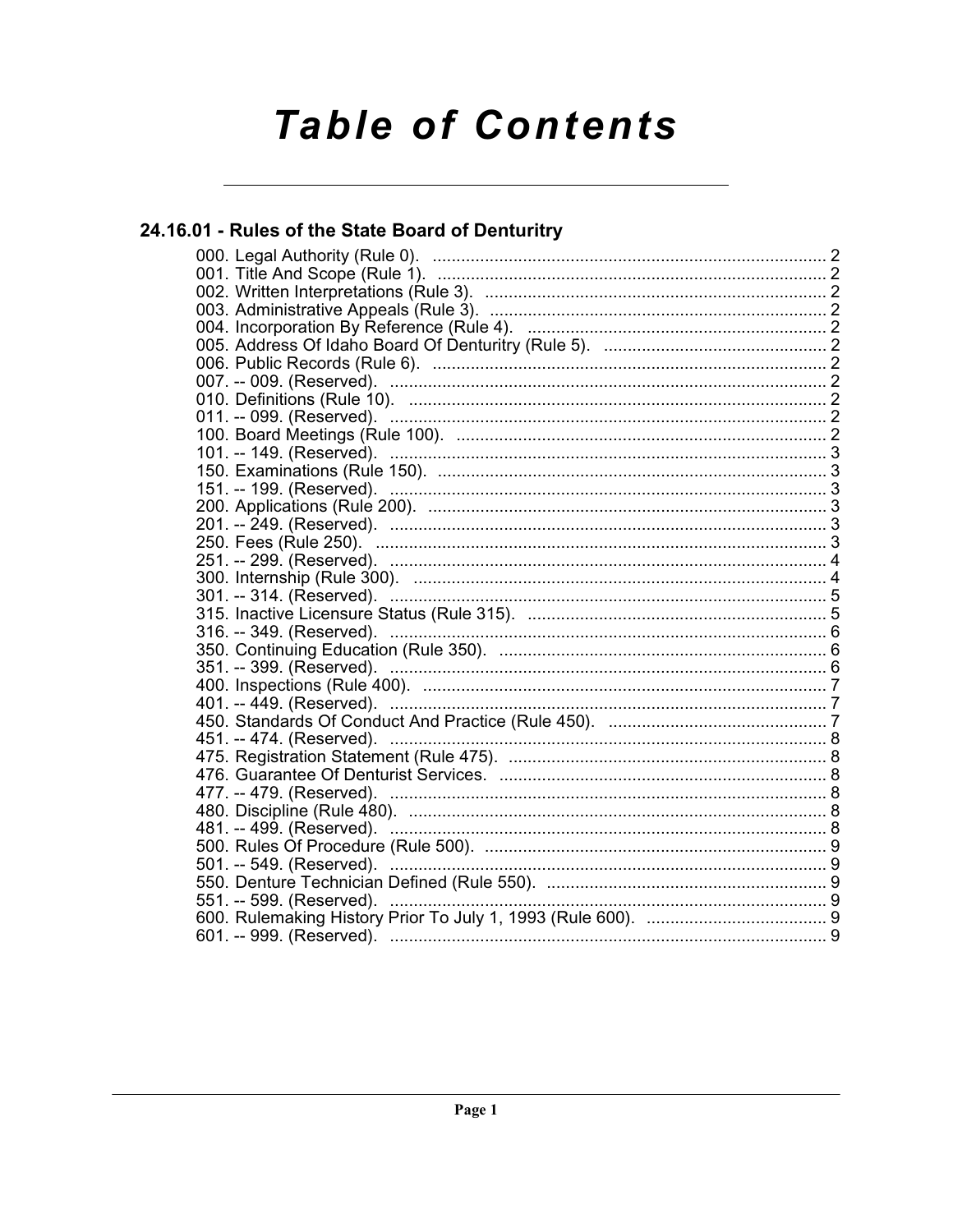#### **IDAPA 24 TITLE 16 CHAPTER 01**

#### **24.16.01 - RULES OF THE STATE BOARD OF DENTURITRY**

#### <span id="page-1-1"></span><span id="page-1-0"></span>**000. LEGAL AUTHORITY (RULE 0).**

In accordance with Section 54-3309, Idaho Code, the State Board of Denturitry shall promulgate rules which implement the provisions of Chapter 33, Title 54, Idaho Code. (7-1-93)

#### <span id="page-1-2"></span>**001. TITLE AND SCOPE (RULE 1).**

These rules shall be cited as IDAPA 24.16.01, "Rules of the State Board of Denturitry." (7-1-93)

#### <span id="page-1-3"></span>**002. WRITTEN INTERPRETATIONS (RULE 3).**

The board may have written statements that pertain to the interpretation of the rules of this chapter. Such interpretations, if any, are available for public inspection and copying at cost in the main office of the Bureau of Occupational Licenses. (4-2-03) Occupational Licenses.

#### <span id="page-1-4"></span>**003. ADMINISTRATIVE APPEALS (RULE 3).**

Administrative Appeals shall be governed by the Administrative Procedure Act, Title 67, Chapter 52, Idaho Code.  $(4-2-03)$ 

#### <span id="page-1-5"></span>**004. INCORPORATION BY REFERENCE (RULE 4).**

These rules do not incorporate by reference any document other than those sections of Idaho Code so referenced.  $(4-2-03)$ 

#### <span id="page-1-6"></span>**005. ADDRESS OF IDAHO BOARD OF DENTURITRY (RULE 5).**

[The office of the Board of Denturitry is located within the Bureau of Occupational Licenses, Owyhee Plaza, 1109](mailto:ibol@ibol.idaho.gov)  Main Street, Suite 220, Boise, Idaho 83702-5642. The phone number of the Board is (208) 334-3233. The Board's FAX number is (208) 334-3945. The Board's e-mail address is ibol@ibol.state.id.us. The Board's official web site is [at](mailto:ibol@ibol.idaho.gov) [http://www.ibol.idaho.gov/den.htm. \(3-24-05\)](http://www.ibol.idaho.gov/den.htm)

#### <span id="page-1-7"></span>**006. PUBLIC RECORDS (RULE 6).**

The records associated with the Board of Denturitry are subject to the provisions of the Idaho Public Records Act,<br>Title 9. Chapter 3. Idaho Code. (4-2-03) Title 9, Chapter 3, Idaho Code.

#### <span id="page-1-8"></span>**007. -- 009. (RESERVED).**

#### <span id="page-1-9"></span>**010. DEFINITIONS (RULE 10).**

<span id="page-1-15"></span><span id="page-1-14"></span><span id="page-1-12"></span>**01. Board**. The State Board of Denturitry, as prescribed in Section 54-3303(a), Idaho Code. (7-1-93)

**02. Denturist Services**. For purposes of the unconditional ninety (90) day guarantee prescribed in Section 54-3320(c), Idaho Code, denturist services include any and all prosthetic dental appliances and materials and/ or services related to the furnishing or supplying of such a denture, including prepatory work, construction, fitting, furnishing, supplying, altering, repairing or reproducing any prosthetic dental appliance or device. (7-1-97)

**03.** Bureau. The Bureau of Occupational Licenses as prescribed in Sections 54-3309 and 67-2602, Idaho Code. (4-2-03) Idaho Code. (4-2-03)

#### <span id="page-1-10"></span>**011. -- 099. (RESERVED).**

#### <span id="page-1-13"></span><span id="page-1-11"></span>**100. BOARD MEETINGS (RULE 100).**

**01. Dates**. The board shall meet regularly in April and November of each year and at such other times as may be determined by the board.

**02. Place**. Meetings shall be held at the Bureau of Occupational Licenses. (7-1-93)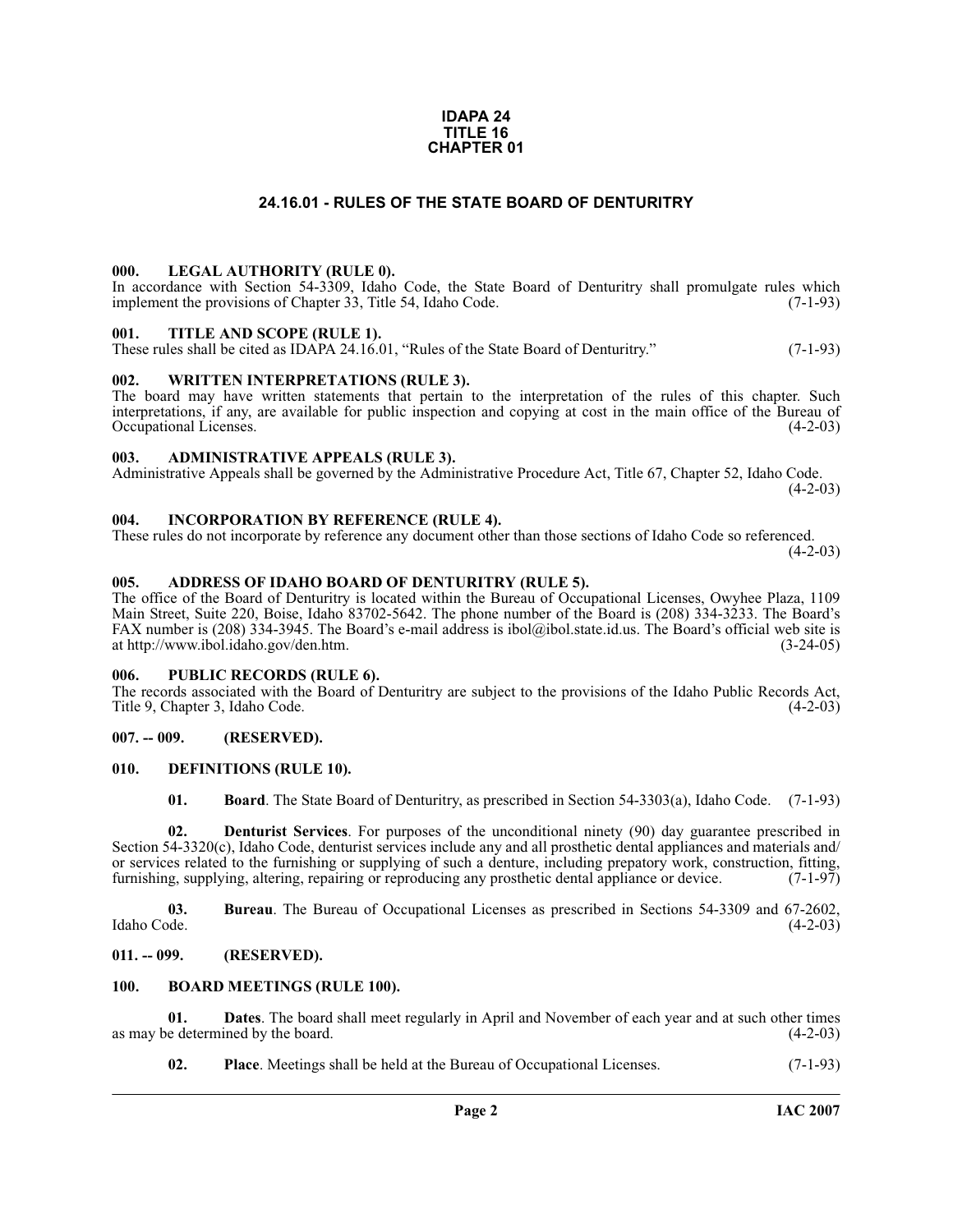**03. Dates and Places**. Dates and places may be changed through notification by the board at least ten (10) days prior to the regular meeting date or the date established for a meeting whichever is earlier. (7-1-93)

#### <span id="page-2-0"></span>**101. -- 149. (RESERVED).**

#### <span id="page-2-9"></span><span id="page-2-1"></span>**150. EXAMINATIONS (RULE 150).**

**01. Date of Licensure Examination**. The licensure examination will be held at least semi-annually in June and January and at such other times as may be determined by the Board. (4-2-03)

**02. Place**. All examinations will be administered at the time and place as designated by the board. (3-10-00)

**03. Content**. Examinations shall include both a written theory examination and a practical ration of skills. (4-2-03) demonstration of skills.

**04. Grading**. An applicant must obtain a score of seventy-five percent (75%) or better on each part of the examination in order to pass the examination. (4-2-03)

#### **05. Re-Examination**. (4-2-03)

**a.** Applicants who fail either part or all of the examination shall be required to make application and equired fees prior to being eligible to retake the failed part of the examination. (4-2-03) pay the required fees prior to being eligible to retake the failed part of the examination.

**b.** Applicants failing either part or all of the examination on the first attempt will not be required to complete any additional instruction prior to being eligible to make application and retake the examination. (4-2-03)

**c.** Applicants failing either part or all of the examination on a second attempt and all subsequent attempts shall not be eligible to make application and retake the examination within one (1) year of the date of the examination failure.

#### <span id="page-2-2"></span>**151. -- 199. (RESERVED).**

#### <span id="page-2-8"></span><span id="page-2-3"></span>**200. APPLICATIONS (RULE 200).**

<span id="page-2-6"></span>**01. Application Filing Date**. Licensure applications must be received in the Bureau of Occupational Licenses ninety (90) days prior to the scheduled examinations. Applications received after that date will be held over for the board's next scheduled examination. (3-10-00)

<span id="page-2-7"></span>**02. Application Form for Licensure**. Applications for licensure shall be made on forms approved by the board and furnished by the Bureau of Occupational Licenses and shall include all other documents necessary to establish the applicant meets the requirements for licensure except examination and is eligible to take the licensure examination. (7-1-93) examination.  $(7-1-93)$ 

**03. Application Must Be Complete**. All applications must be complete in every respect and accompanied by the appropriate fees before being considered received by the Bureau of Occupational Licenses.

(7-1-93)

#### <span id="page-2-4"></span>**201. -- 249. (RESERVED).**

<span id="page-2-5"></span>**250.**<br>The

<span id="page-2-11"></span><span id="page-2-10"></span>

| 250.<br>FEES (RULE 250).<br>The following fees are established by the board: |     |                                                                          | $(7-1-93)$ |
|------------------------------------------------------------------------------|-----|--------------------------------------------------------------------------|------------|
|                                                                              | 01. | License Application and Exam and Re-Examination Fee.                     | $(4-2-03)$ |
|                                                                              | а.  | License application and examination fee – three hundred dollars (\$300). | $(7-1-93)$ |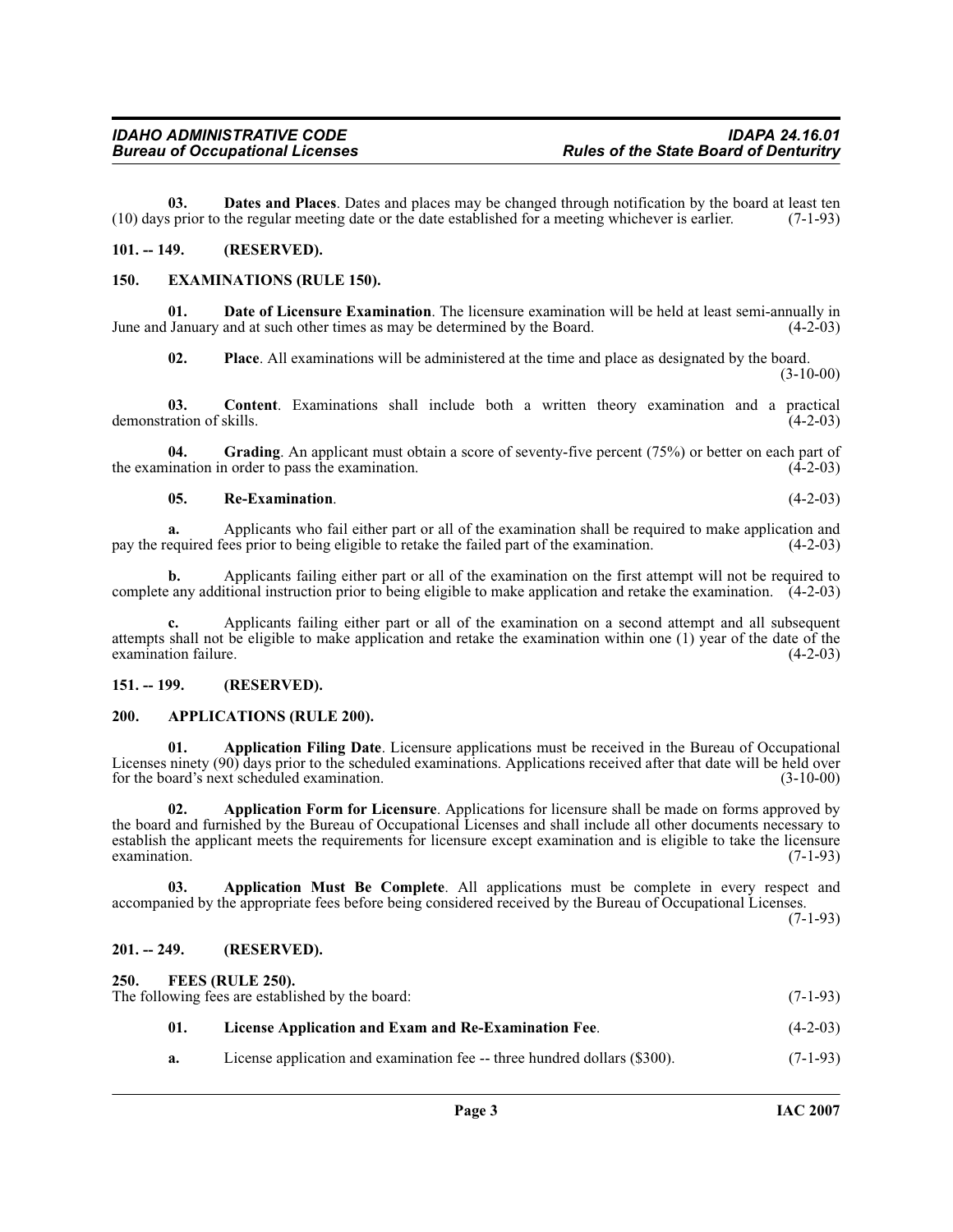<span id="page-3-8"></span><span id="page-3-6"></span><span id="page-3-5"></span><span id="page-3-4"></span><span id="page-3-3"></span><span id="page-3-2"></span><span id="page-3-1"></span><span id="page-3-0"></span>

|              | b.   | License application and re-examination fee -- three hundred dollars (\$300).                                                                                                                                                                                              | $(4-2-03)$  |
|--------------|------|---------------------------------------------------------------------------------------------------------------------------------------------------------------------------------------------------------------------------------------------------------------------------|-------------|
| $(\$300).$   | 02.  | Intern Application and Permit Fee. Intern application and permit fee -- three hundred dollars                                                                                                                                                                             | $(7-1-93)$  |
|              | 03.  | Initial License Fee. Initial license fee -- three hundred dollars (\$300).                                                                                                                                                                                                | $(7-1-93)$  |
|              | 04.  | Annual Renewal Fee. Annual renewal fee -- four hundred fifty dollars (\$450). The annual renewal<br>fee must be accompanied with certification of the applicant having met the required continued education set forth in<br>Section 54-3313, Idaho Code, and Section 350. | $(3-24-05)$ |
|              | 05.  | <b>Inactive License Fee.</b> The fee for a renewal of an inactive license shall be fifty dollars (\$50).                                                                                                                                                                  | $(3-10-00)$ |
| 251. -- 299. |      | (RESERVED).                                                                                                                                                                                                                                                               |             |
| 300.         |      | <b>INTERNSHIP (RULE 300).</b>                                                                                                                                                                                                                                             |             |
|              | 01.  | Requirements and Conditions for Internship.                                                                                                                                                                                                                               | $(3-10-00)$ |
|              | a.   | To be eligible for internship the applicant must have completed:                                                                                                                                                                                                          | $(3-10-00)$ |
|              | i.   | The educational requirements set forth in Section 54-3310(b), Idaho Code; or                                                                                                                                                                                              | $(3-10-00)$ |
| application. | 11.  | Have denturitry experience of three $(3)$ years within the five $(5)$ years immediately preceding                                                                                                                                                                         | $(3-10-00)$ |
|              | b.   | Where an internship is established based on experience, the internship is valid only while the intern<br>is actively pursuing completion of Idaho licensure requirements.                                                                                                 | $(3-10-00)$ |
|              | c.   | Application shall be made on forms provided by the Bureau of Occupational Licenses and shall:                                                                                                                                                                             | $(3-10-00)$ |
|              | i.   | Document the location of practice;                                                                                                                                                                                                                                        | $(3-10-00)$ |
|              | ii.  | Include the name and address of the supervising denturist or dentist;                                                                                                                                                                                                     | $(3-10-00)$ |
|              | iii. | Include a sworn or affirmed statement by the supervising denturist or dentist;                                                                                                                                                                                            | $(3-10-00)$ |
|              | iv.  | Include a sworn or affirmed statement by the supervisor accepting supervision of the intern;                                                                                                                                                                              | $(3-10-00)$ |
|              | v.   | Include a sworn statement by applicant that he is knowledgeable of law and rules and will abide by<br>all requirements of such law and rules; and                                                                                                                         | $(3-10-00)$ |
|              | VI.  | Include such other information necessary to establish applicant's qualifications for licensure as a<br>denturist and establish compliance with pre-intern requirements.                                                                                                   | $(3-10-00)$ |
|              | 02.  | <b>Internship Equivalency.</b> A person shall be considered to have the equivalent of two (2) years<br>internship under a licensed denturist who has met and verifies one $(1)$ of the following within the five $(5)$ years<br>immediately preceding application:        | $(3-10-00)$ |
|              | a.   | Two (2) years internship as a denture lab technician under a licensed dentist; or                                                                                                                                                                                         | $(3-10-00)$ |
|              |      |                                                                                                                                                                                                                                                                           |             |

<span id="page-3-7"></span>**b.** Two (2) years in the military as a denture lab technician; or (3-10-00)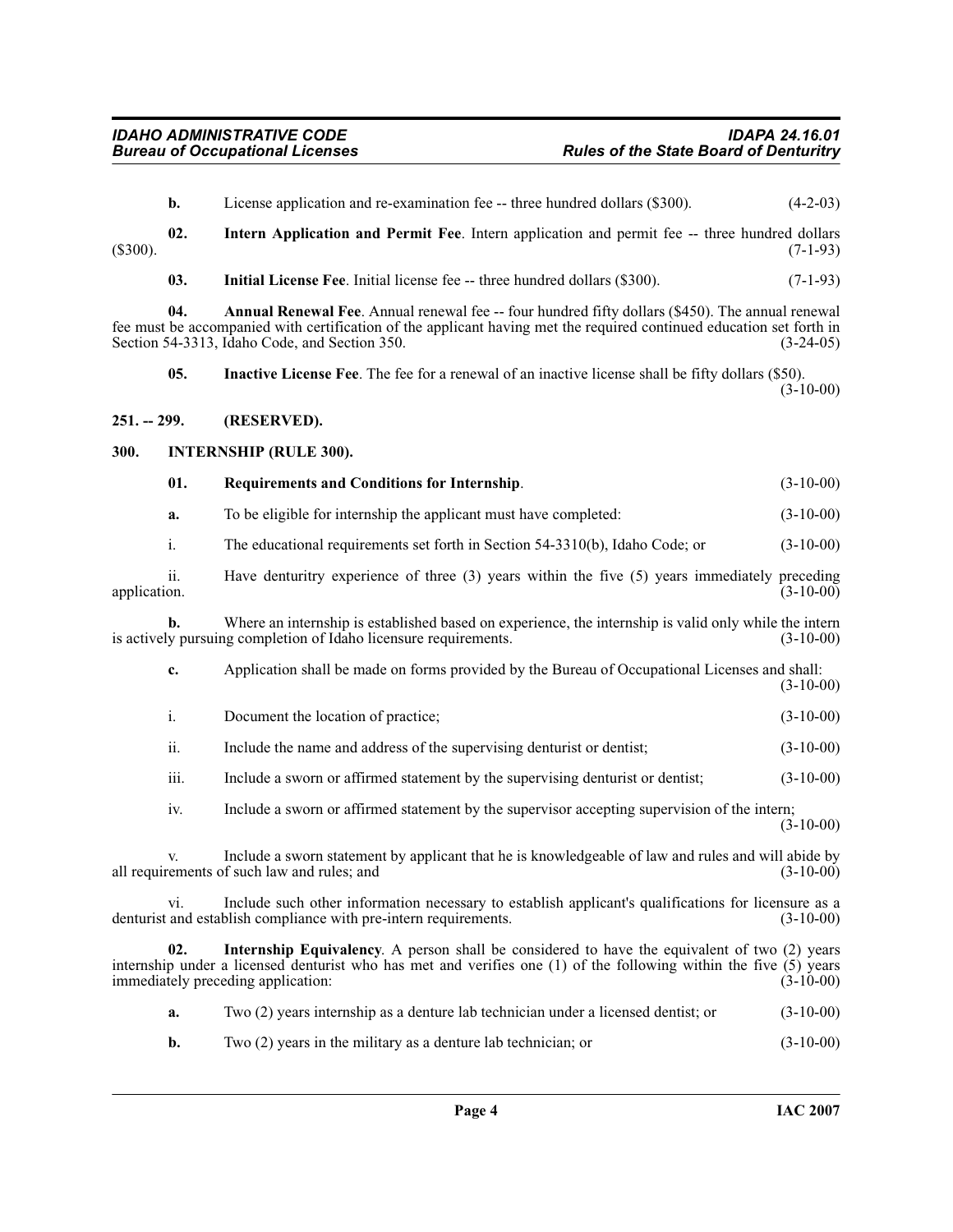<span id="page-4-6"></span><span id="page-4-4"></span>**c.** Three (3) years experience as a denturist under licensure in another state or Canada. (3-10-00)

**03. Internship Not to Exceed One Year**. Internship not to exceed one (1) year acquired through a formal training program in an acceptable school will be accepted toward the two (2) year required internship for  $l$ icensure.  $(7-1-93)$ 

**04. Training Requirements**. Each year of required internship shall consist of two thousand (2,000) clock hours of training and performance of the following minimum procedures for licensure.

**a.** Procedures shall include all steps required in constructing a finished denture but not limited to the following: (7-1-93) following: (7-1-93)

|      | Patient charting -- thirty-six (36) minimum.     | $(7-1-93)$ |
|------|--------------------------------------------------|------------|
| 11.  | Operatory sanitation -- thirty-six (36) minimum. | $(7-1-93)$ |
| iii. | Oral examination -- thirty-six (36) minimum.     | $(7-1-93)$ |

iv. Impressions, preliminary and final (pour models, custom trays) -- thirty-six (36) minimum. (7-1-93)

| V.    | Bite registrations -- twelve (12) minimum.                                             | $(7-1-93)$ |
|-------|----------------------------------------------------------------------------------------|------------|
| vi.   | Articulations -- twelve (12) minimum.                                                  | $(7-1-93)$ |
| vii.  | Set ups $-$ twelve $(12)$ minimum.                                                     | $(7-1-93)$ |
| viii. | Try ins -- twelve $(12)$ minimum.                                                      | $(7-1-93)$ |
| ix.   | Processing (wax up, flask-boil out, packing, grind-polish) -- thirty-six (36) minimum. | $(7-1-93)$ |
| Х.    | Delivery-post adjustment -- thirty-six (36) minimum.                                   | $(7-1-93)$ |
| b.    | Processed relines (one (1) plate = one (1) unit) -- twenty-four (24) units.            | $(7-1-93)$ |
| c.    | Tooth repairs -- forty-eight (48) minimum.                                             | $(7-1-93)$ |
| d.    | Broken or fractured plates or partials -- forty-eight (48) minimum.                    | $(7-1-93)$ |

**05. Reporting Requirements**. Interns must file reports, attested to by the supervisor, with the board on forms provided by the Bureau of Occupational Licenses on a monthly basis and recapped at termination or completion of the training. (7-1-93) completion of the training.

<span id="page-4-5"></span><span id="page-4-2"></span>**06. Denture Clinic Requirements**. Denture clinic requirements for approved internship training:

 $(7-1-93)$ 

**a.** There shall be not more than one (1) internee per licensed denturist or dentist who is practicing at  $\text{c}$  on a full time basis. (7-1-93) the clinic on a full time basis.

**b.** There shall be a separate work station in the laboratory area for each intern with standard equipment, i.e. lathe, torch and storage space. The intern shall provide necessary hand tools to perform the duties of the denture profession. Use of the operatory facilities and other equipment will be shared with the intern. (7-1-93)

### <span id="page-4-0"></span>**301. -- 314. (RESERVED).**

# <span id="page-4-3"></span><span id="page-4-1"></span>**315. INACTIVE LICENSURE STATUS (RULE 315).**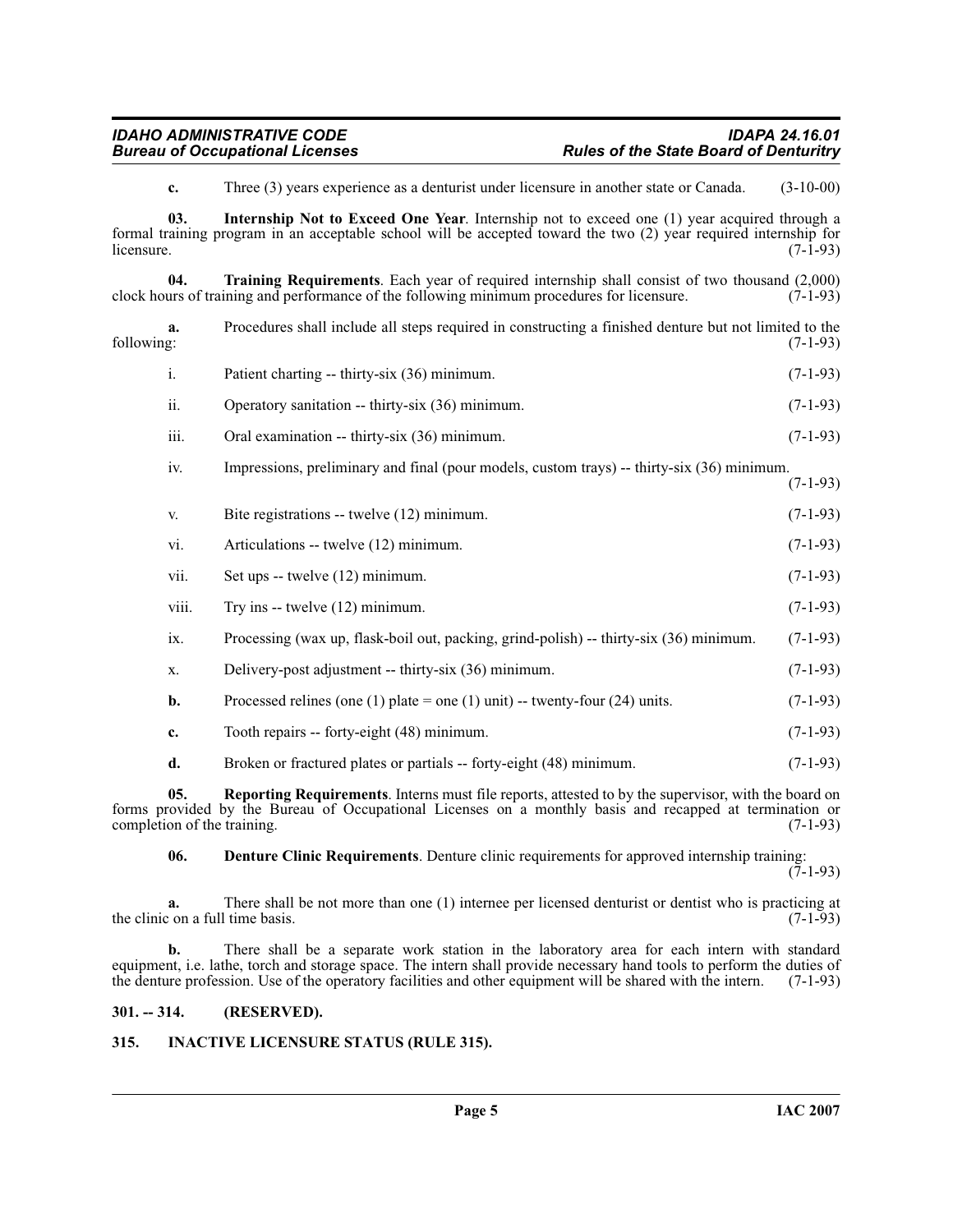<span id="page-5-8"></span>**01. Request License e Placed on Inactive Status**. A denturitry licensee may request the board that his license be placed upon inactive status.

<span id="page-5-5"></span>**02.** License Fee for Inactive Status. A licensee shall be required to submit an annual renewal fee of ars (\$50) in order to remain on inactive status. (3-10-00) fifty dollars  $(\$50)$  in order to remain on inactive status.

<span id="page-5-12"></span>**03.** While on Inactive Status. A licensee on inactive status shall not provide or perform denturist as defined in these rules. (3-10-00) services as defined in these rules.

<span id="page-5-7"></span>**04. Reactivating Inactive License**. A licensee on inactive status may reactivate his license to active status by paying the renewal fee for an active license and providing proof they have completed and obtained such continuing education as required by board rule of not less than twelve (12) hours for each year of inactive licensure.

(3-10-00)

<span id="page-5-6"></span>**05. License Inactive over Five Years**. No license may remain on inactive status for more than five (5)  $years.$  (3-10-00)

# <span id="page-5-0"></span>**316. -- 349. (RESERVED).**

### <span id="page-5-3"></span><span id="page-5-1"></span>**350. CONTINUING EDUCATION (RULE 350).**

The board may accredit education programs for purposes of continuing education where the subject matter of the program is determined to be pertinent to the practice of denturity. (7-1-93) program is determined to be pertinent to the practice of denturitry.

**01. Subjects**. Subjects deemed pertinent to the practice of denturitry are those set forth in Section 54- 3311(b), Idaho Code and may also include ethics courses. (7-1-93)

<span id="page-5-9"></span>**02. Request for Approval**. Requests for approval of continuing education programs must be made to the board, in writing, and provide an outline of the program which the board is being asked to approve. The request must also address the matters set forth in Subsection 350.05 below. Requests may accompany the annual renewal form or may be made to the board in advance of the program for which approval is sought as indicated in Subsection 350.03, below. (7-1-93)

<span id="page-5-11"></span>**03. Requests for Pre-Approval**. Requests for pre-approval of continuing education programs must be made to the board, in writing, and provide an outline of the program which the board is being asked to approve.<br>Requests for pre-approval must also address the matters set forth in Subsection 350.05 below. (7-1-93) Requests for pre-approval must also address the matters set forth in Subsection 350.05 below.

Requests for pre-approval must be received by the Bureau of Occupational Licenses no less than ng days prior to the date of the program. (7-1-93) eleven  $(11)$  working days prior to the date of the program.

**b.** Requests for pre-approval which are not denied within ten  $(10)$  working days from receipt by the vill be deemed approved.  $(7-1-93)$ Bureau will be deemed approved.

**c.** Only those continuing education programs sponsored by recognized educational institutions (such as accredited colleges or universities), state or national denturist boards or associations, will be eligible for pre-<br>approval consideration by the board. All other programs will be considered at the time of renewal. (7-1 approval consideration by the board. All other programs will be considered at the time of renewal.

<span id="page-5-4"></span>**04. Credit for Continuing Education Attendance**. Continuing education credit will be given only for actual time in attendance by the licensee. No credit will be given for non-instructive time. Correspondence or Home Study courses shall not be eligible for continuing education credits. (3-10-00)

<span id="page-5-10"></span>**05. Requests for Approval of Programs**. All requests for approval or pre-approval of educational programs must be accompanied by a statement that includes the name of the instructor or instructors, the date and time and location of the course, the specific agenda for the course, and a statement by the licensee of how the course is believed to be pertinent to the practice of denturitry as specified in Section  $54-3311(b)$ , Idaho Code. (7-1-93)

<span id="page-5-2"></span>**351. -- 399. (RESERVED).**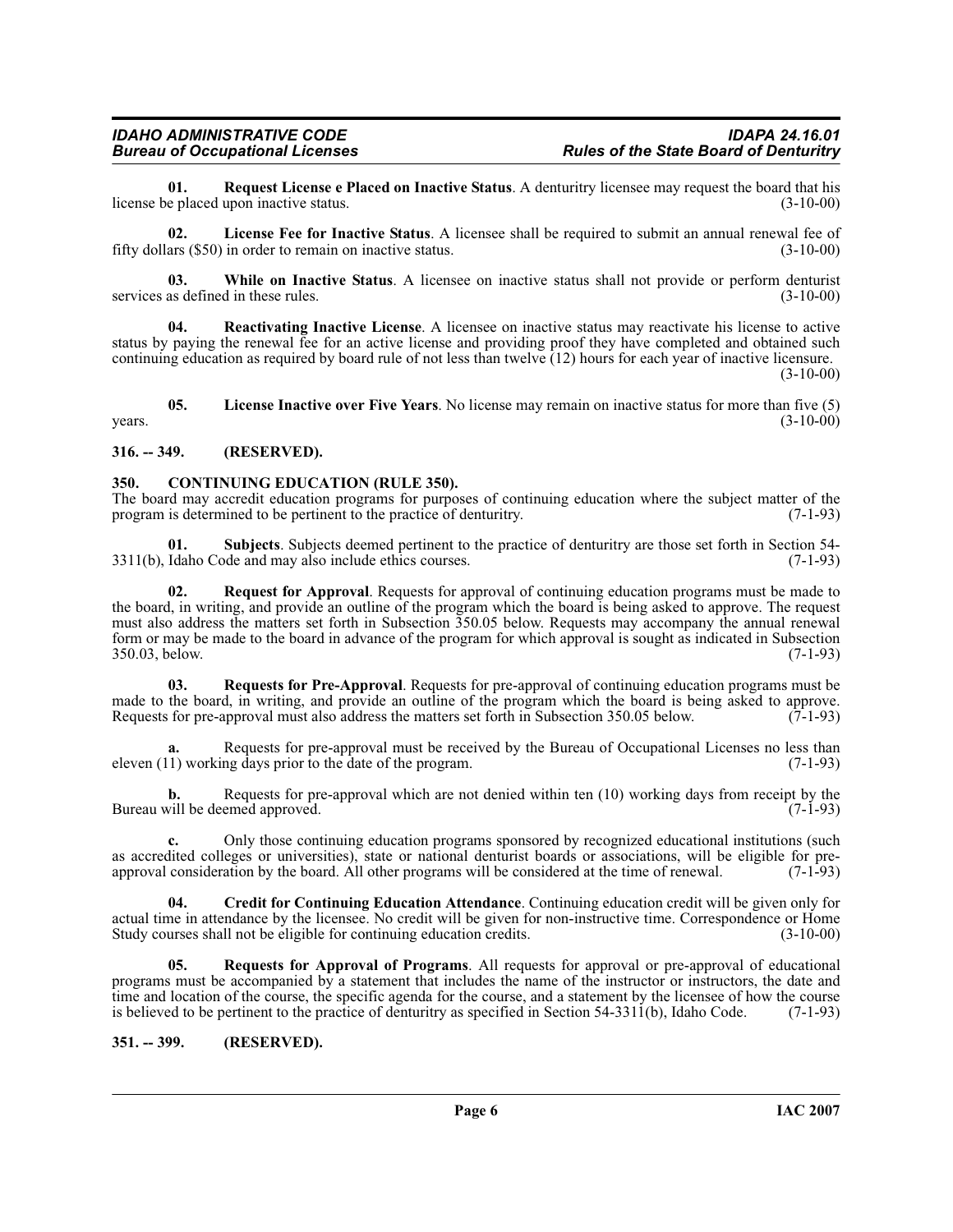#### <span id="page-6-3"></span><span id="page-6-0"></span>**400. INSPECTIONS (RULE 400).**

<span id="page-6-8"></span>**01. Who May Examine or Inspect**. The board or its agents may examine and inspect the place of business of any denturist at anytime during business hours or upon at least seventy-two (72) hours notice made by U.S. mail to the address of record of the denturist when the board or its agents are unable to establish the regular business hours. (7-1-93) business hours.

<span id="page-6-5"></span>**02. Reason for Inspection**. Inspections are made to insure compliance with the Standards of Conduct and practice set forth in Section 450. Deficiencies are a violation of Section 450 and actionable against the denturist under Section 54-3314(c), Idaho Code.  $(7-1-93)$ under Section  $54-3314(c)$ , Idaho Code.

#### <span id="page-6-1"></span>**401. -- 449. (RESERVED).**

# <span id="page-6-2"></span>**450. STANDARDS OF CONDUCT AND PRACTICE (RULE 450).**

# <span id="page-6-7"></span><span id="page-6-6"></span>**01. Sanitation**. (7-1-93)

**a.** There shall be three (3) separate rooms; a reception room, and operatory room and a laboratory. (7-1-93)

**b.** The operatory room shall have hot and cold running water, basin with approved disposal system; ant soap; single-use towels, a cuspidor with running water and a closed waste receptacle. (8-24-94) disinfectant soap; single-use towels, a cuspidor with running water and a closed waste receptacle.

<span id="page-6-4"></span>

| system.        | c.                       | The laboratory room shall have hot and cold running water, and basin with approved disposal                                                                                                   | $(8-24-94)$ |
|----------------|--------------------------|-----------------------------------------------------------------------------------------------------------------------------------------------------------------------------------------------|-------------|
| of the public. | d.                       | There shall be a method of sterilization and disinfection evident and in use to insure the protection                                                                                         | $(8-24-94)$ |
|                | e.                       | All floors, walls, ceiling and benches shall be kept in a sanitary condition at all times.                                                                                                    | $(8-24-94)$ |
|                | f.                       | Every patient shall have a separate and clean bib and a disposable cup.                                                                                                                       | $(7-1-93)$  |
|                | g.                       | Every denturist shall wear a clean and professional garment.                                                                                                                                  | $(7-1-93)$  |
|                | h.                       | The hands of every denturist shall be washed in the presence of every patient with germicidal or<br>antiseptic soap and water. Every denturist shall wear disposable gloves.                  | $(8-24-94)$ |
|                | i.                       | Adequate and conveniently located toilet facilities with hot and cold running water, basin with<br>approved disposal system, soap and single use towels will be provided within the building. | $(8-24-94)$ |
|                | the board or its agents. | All denturist offices shall be open to inspection anytime during the business hours to inspection by                                                                                          | $(7-1-93)$  |
|                | k.                       | All telephones must have emergency phone numbers placed on the telephone.                                                                                                                     | $(7-1-93)$  |
|                | 02.                      | <b>Office Standards.</b>                                                                                                                                                                      | $(7-1-93)$  |
| work.          | a.                       | Denturists shall take care to use proper sterilization and sanitation techniques in all phases of their                                                                                       | $(7-1-93)$  |
|                | b.                       | A complete record of each patient shall be kept.                                                                                                                                              | $(7-1-93)$  |
|                | c.                       | All teeth and materials used shall meet ADA standards.                                                                                                                                        | $(7-1-93)$  |
|                | 03.                      | <b>General Conditions.</b>                                                                                                                                                                    | $(7-1-93)$  |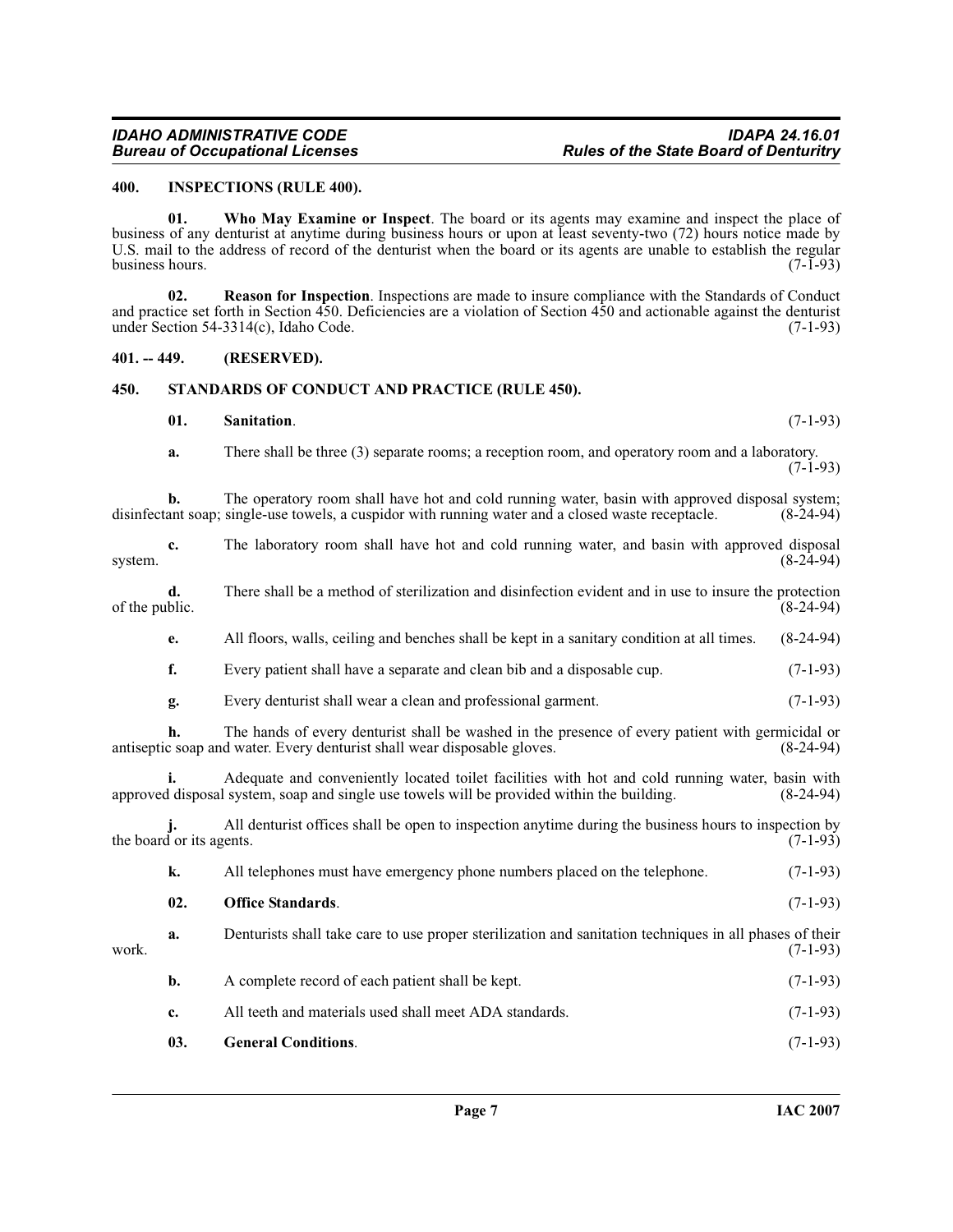**a.** Conditions deemed by investigators to be a menace to the public health will be brought to the of the board for consideration and immediate action. (7-1-93) attention of the board for consideration and immediate action.

**b.** These Standards of Conduct and Practice shall be conspicuously posted in every licensed 's place of business. (7-1-93) denturist's place of business.

#### <span id="page-7-0"></span>**451. -- 474. (RESERVED).**

#### <span id="page-7-17"></span><span id="page-7-1"></span>**475. REGISTRATION STATEMENT (RULE 475).**

To enable the board to examine or inspect the place of business of any licensed denturist as referred to in Section 54-<br>3314(5)(b), Idaho Code, the filing of an annual statement shall be required of all licensed denturists  $3314(5)$ (b), Idaho Code, the filing of an annual statement shall be required of all licensed denturists.

**01.** Statement. Shall list the name and principal place of business of the denturist who is responsible ractice of denturitry at that location. (7-1-97) for the practice of denturitry at that location.

<span id="page-7-16"></span>**02. Other Business Locations**. Any other business locations maintained by the principal denturist and rists employed at the business. (7-1-97) all denturists employed at the business.

<span id="page-7-9"></span>**Date of Filing**. Shall be filed with the board no later than August 15th of each year or within ten hange in either location, identity of principal denturist or denturist employees. (7-1-97) (10) days of any change in either location, identity of principal denturist or denturist employees. (7-1-97)

<span id="page-7-11"></span>**Failure to Timely File**. Failure to timely file or update this statement will constitute grounds for the Section 54-3314(a), Idaho Code. (7-1-97) discipline pursuant to Section  $54-3314(a)$ , Idaho Code.

#### <span id="page-7-12"></span><span id="page-7-2"></span>**476. GUARANTEE OF DENTURIST SERVICES.**

As prescribed in Section 54-3320(c), Idaho Code, unconditional guarantee of denturist services will require that the licensee refund, in full, any monies received in connection with the providing of denturist services, if demanded by the purchaser within ninety (90) days of delivery of the dentures, or the providing of services for which a fee is charged.  $(7-1-97)$  $\alpha$  charged. (7-1-97)

<span id="page-7-14"></span>**01.** Ninety Day Period. The ninety (90) day period shall be tolled for any period in which the denturist prossession or control of the dentures after original delivery. (7-1-97) has taken possession or control of the dentures after original delivery.

<span id="page-7-18"></span>**02. Written Contract**. By written contract signed by the purchaser, the denturist may specify the amount of the purchase price of the dentures, if any, that is nonrefundable should the consumer choose to cancel the purchase within the guarantee period.

**03. Nonrefundable Amount**. Under no circumstances shall the nonrefundable amount exceed twentyfive percent  $(25\%)$  of the total purchase price of the dentures.  $(7-1-97)$ 

<span id="page-7-15"></span><span id="page-7-13"></span><span id="page-7-6"></span>**04.** Limitation. There is no limitation on the consumer's right to cancel. (7-1-97)

**05. Cancellation of Agreement**. If the licensee elects to cancel the agreement or refuses to provide adjustments or other appropriate services to the consumer, the consumer will be entitled to a complete refund.

(7-1-97)

#### <span id="page-7-3"></span>**477. -- 479. (RESERVED).**

#### <span id="page-7-10"></span><span id="page-7-4"></span>**480. DISCIPLINE (RULE 480).**

<span id="page-7-7"></span>**01. Civil Fine**. The Board may impose a civil fine not to exceed one thousand dollars (\$1,000) upon a licensed denturist for each violation of Section 54-3314(a), Idaho Code. (3-18-99)

<span id="page-7-8"></span>**02. Costs and Fees**. The Board may order a licensed denturist to pay the costs and fees incurred by the Board in the investigation or prosecution of the licensee for violation of Section 54-3314(a), Idaho Code. (3-18-99)

#### <span id="page-7-5"></span>**481. -- 499. (RESERVED).**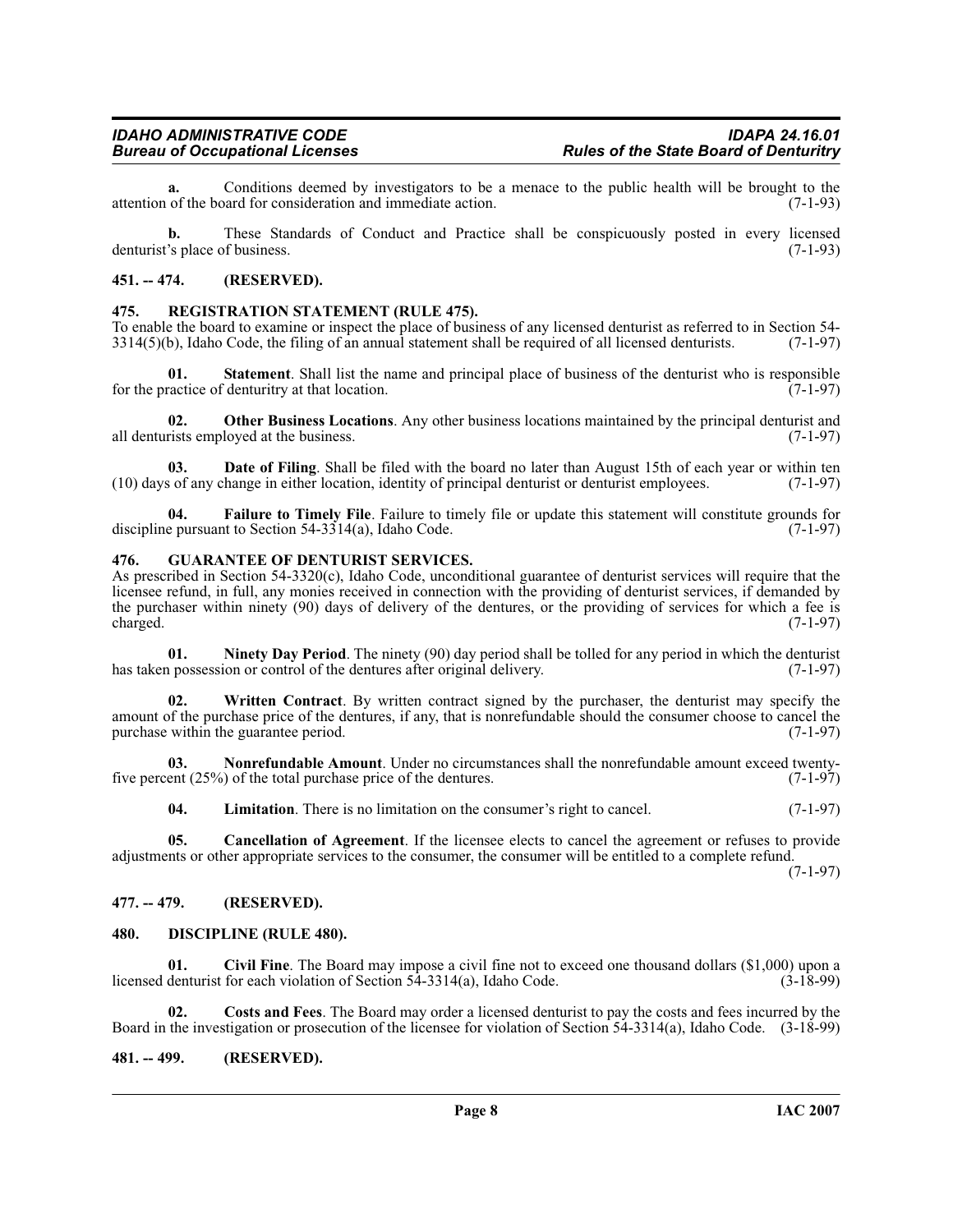#### <span id="page-8-7"></span><span id="page-8-0"></span>**500. RULES OF PROCEDURE (RULE 500).**

The rules of procedure adopted by the Bureau of Occupational Licenses are the rules of procedure of the Board of Denturity. (7-1-93) Denturitry. (7-1-93)

#### <span id="page-8-1"></span>**501. -- 549. (RESERVED).**

#### <span id="page-8-6"></span><span id="page-8-2"></span>**550. DENTURE TECHNICIAN DEFINED (RULE 550).**

A denture technician is a person who is limited to making, constructing, altering, reproducing or repairing of a full upper or lower removable prosthetic denture, the repairing of a removable partial upper or lower prosthetic denture<br>but is not allowed to make an impression or come in direct contact with a patient. (3-10-00) but is not allowed to make an impression or come in direct contact with a patient.

#### <span id="page-8-3"></span>**551. -- 599. (RESERVED).**

#### <span id="page-8-4"></span>**600. RULEMAKING HISTORY PRIOR TO JULY 1, 1993 (RULE 600).**

Adopted July 20, 1984, Effective August 10, 1984, Amended and Readopted June 10, 1988, Effective July 1, 1988 Amended and Readopted July 13, 1992, Effective August 3, 1992 (7-1-93)

#### <span id="page-8-5"></span>**601. -- 999. (RESERVED).**